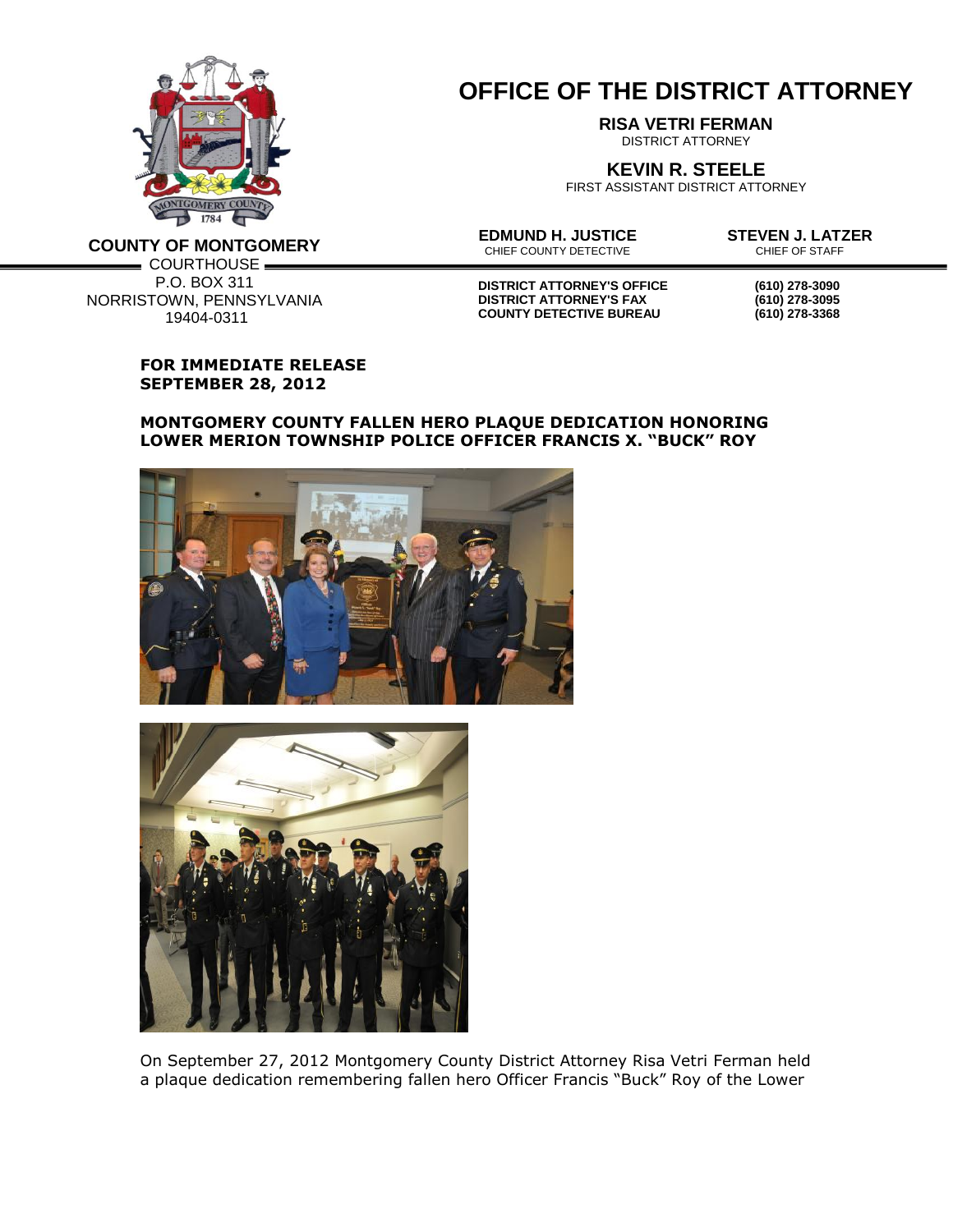Merion Township Police. Roy was killed in the line of duty as a result of injuries endured on July 3, 1924. As part of the Fallen Hero Program, a plaque was dedicated to Officer Roy at the Lower Merion Township Police Department in recognition of his sacrifice.

On July 3, 1924, Officer Francis "Buck" Roy and Officer Albert Miller responded to a call about a Ku Klux Klan rally. They arrived to a cross burning on the grounds of Haverford College and to about 200 Klan members beginning to depart. When Roy and Miller attempted to question two men who were leaving the site, one of the men shot and struck Officer Roy in the leg and abdomen. Officer Miller, who was off duty at the time, was shot in the leg. Miller managed to crawl over 200 hundred yards through the woods to a local residence and call for assistance. He refused to be taken to the hospital "until you get Buck and bring him here."

Roy was transported from the scene to Bryn Mawr Hospital, where he lay in and out of consciousness for 2 months until he finally succumbed to his injuries on September 15, 1924. Roy, who was considered the "pride of the Lower Merion Force" and "popular with the residence of the township" was the first Lower Merion Police officer to die in the line of duty.

According to the July 5, 1924 edition of the Philadelphia inquirer, Chief James Donaghy issued the following order at Roll Call on July 4th: "The next time the Ku Klux Klan holds a demonstration in the confines of this township, you are to rush to the scene and shoot to kill. Shoot to kill first and ask questions afterward. I shall face the responsibility of your acts. That is all." A \$1,000.00 award was offered for information leading to the arrest of the perpetrators.

Five men were tried and acquitted for Officer Roy's murder. However, 28 months later, Moses V. Rodgers, a janitor at Haverford College, confessed to the killing. Rodgers was convicted of voluntary manslaughter and sentenced to 3 to 6 years in the County Prison.

The Fallen Hero Program was founded in 2001 by attorney James Binns, with the purpose of honoring the men and women in Philadelphia law enforcement who have been killed or died in the line of duty. In 2007, this program was extended to Montgomery County, and honors the 27 Montgomery County Police Officers who have made the ultimate sacrifice in giving their life to protect others. Officer Francis "Buck" Roy will receive the 18th plaque dedicated in Montgomery County. The order of the Montgomery County Plaque dedications to date is as follows:

- 1. Sergeant James R. Miller, Upper Dublin Township Police. KIA: 04/20/2004. Dedication: 09/06/2007.
- 2. FBI Special Agent Charles L. Reed. KIA: 03/22/1996. Dedication: 09/24/2007.
- 3. Officer Edward Setzer, Lower Merion Township. KIA: 9/30/1988. Dedication: 10/01/2007.
- 4. Trooper Stanley E. Wesoloski, Pennsylvania State Police. KIA: 05/26/1986. Dedication: 10/25/2007
- 5. Chief Robert E. Reilly, Norristown Borough Police. KIA: 09/09/1959.